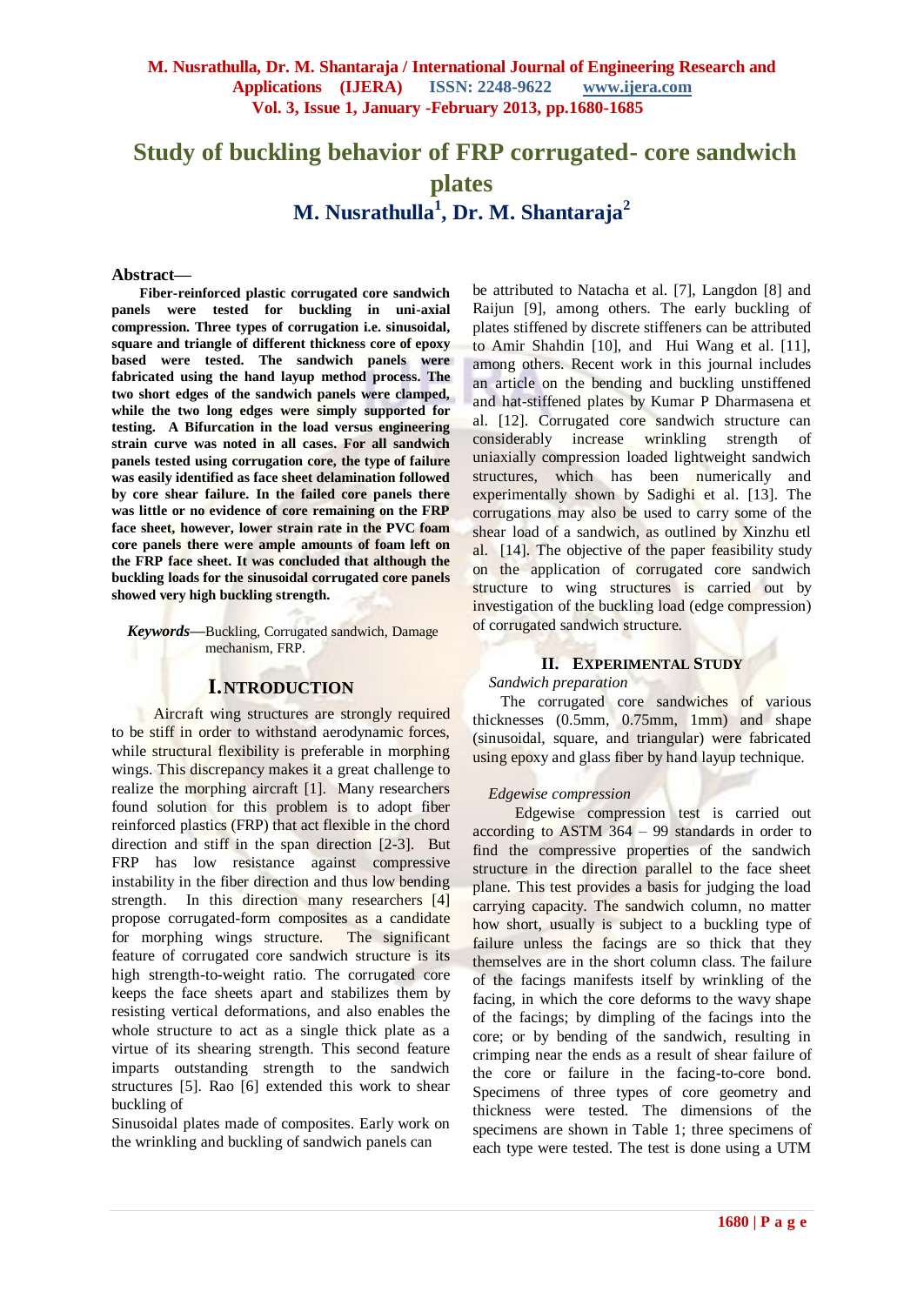of 10 tone capacity manufactured by Kalpak Instruments and Controls, Pune, INDIA.

Table 1. Dimensions details of specimens for edge wise compression test.

| Profile                       | Sinusoidal |       |       | Square |       |       | Triangle |       |       |
|-------------------------------|------------|-------|-------|--------|-------|-------|----------|-------|-------|
| Thickness<br>of core in<br>mm | 10.5       | 0.75  | 1.00  | 0.5    | 0.75  | 1.00  | 0.5      | 0.75  | 1.00  |
| Total length 1 in mm          | 152.4      | 152.4 | 152.4 | 152.4  | 152.4 | 152.4 | 152.4    | 152.4 | 152.4 |
| Width b in mm                 | 52         | 52    | 52    | 52     | 52    | 52    | 52       | 52    | 52    |
| Height d in mm                | 15.2       | 15.45 | 15.7  | 15.2   | 15.45 | 15'   | 15.2     | 15.43 | 15.7  |

### **III. RESULT AND DISCUSSION**

*Effect of corrugation thickness on buckling behavior* 

The typical load-deformation response of edge wise compression of the specimens is presented in Fig. 1 and 2. Typical load-displacement plots of sinusoidal corrugation, square corrugation and triangular corrugation sandwich panels subjected to in-plane compression (for strain rate of 0.5 mm/min, 0.75 mm/min and 1 mm/min) are shown in Fig.  $1(a)$ , (b) and (c) respectively. The buckling load vs. deflection for strain rate of 0.5 mm/min, 0.75 mm/min and 1 mm/min (sinosidula corrugation, square corrugation and triangular corrugation) shown in Fig.  $2(a)$ ,  $2(b)$ and 2(c) respectively. The plots show similar pattern of behavior in the three regions identified: 1) steep increase, 2) steep decrease and 3) zigzag pattern to complete failure. In the first region, the load increases steeply until the peak  $(F<sub>max</sub>)$  at which failure is initiated. The specimens behave like stable structures conforming to some instability mode when they reach corresponding critical loads  $(F_{\text{max}})$ . In the second region the specimens undergo buckling following which the load falls to a level at which the failure is progressive and sustained. The loaddisplacement behavior of sandwich panels is dictated by the critical state of the panel. The global buckling induces tensile and compressive failure in the skins and shear failure in the core, which results in decreasing the load carrying capacity rendering the sandwich system unstable.

In the third region, the sustained load curve for the sandwich panels is flat deboning between the skin and the core takes place without restraint. Wrinkling induces shear stresses along the skin-core interface, which triggers debonding between the skin and the core. The debond leads to stable crushing failure. The load falls to a level at which progressive deboning occurs and then it increases until the next corrugation. This process repeats itself. The reduction in pitch row spacing reduces the distance between the two peaks in the sustained load region. Finally completely crushed sandwich panels showing characteristics of skin folding between the corrugation lines. Greatest compression is always observed in the interface region, which results in the local loss of stability of the face sheet or the core. The debond buckling causes high inter-laminar stresses which, in turn, under increased compressive loading leads to the debond growth and final failure. The final failure occurs almost instantaneously upon initiation of debond buckling, or at loads considerably higher than the debond buckling load. After the initial settlement, the behavior is linear until the first rupture occurs (usually in the skins). The initial failure of sandwich columns loaded quasistatically in in-plane compression is related to global buckling, local buckling or face sheet fracture. At the initial stage of loading, the load is mainly carried by the face-sheets and hardly by the pyramidal truss core.

Subsequently, when the macro shear buckling occurs, the core begins to shear, and one-half of core trusses are compressed while the other half of core trusses are subjected to tension. Thus, the core trusses begin to carry loads, and the overall load capacity of the sandwich column will increase. In other words, the load–displacement curves will keep increase until the loads reach the peak load points, where node ruptures occur. Beyond the peak load points, the load– displacement curves drop suddenly and catastrophic fractures of nodes come into being. In theory the core could of course also fracture, but in most cases of practical interest the ultimate strain of the core exceeds that of the faces. The damaged structure shows a fast separation between skins and core due to further cracking of the extra-skins. The sandwich failure is never due to core subsiding.

Usually, the final failure is due to skins instability possesses corrugated core and skin possess different compression stiffness and consequently sustain different loading, the weakness of the interface between skins and corrugation induce an independent flexural behavior. Wrinkling phenomena are not present since the skin-core adhesion is not so strong to allow load transfer. Local buckling can take the form of localized buckling, dimpling and wrinkling. Localized buckling occurs in the vicinity of the load introductions, whereas dimpling is buckling of the face sheets into the cavities. Wrinkling can occur simultaneously all over the surface of the face sheets and is dependent on the material properties and geometry of the core and face sheets [15-16].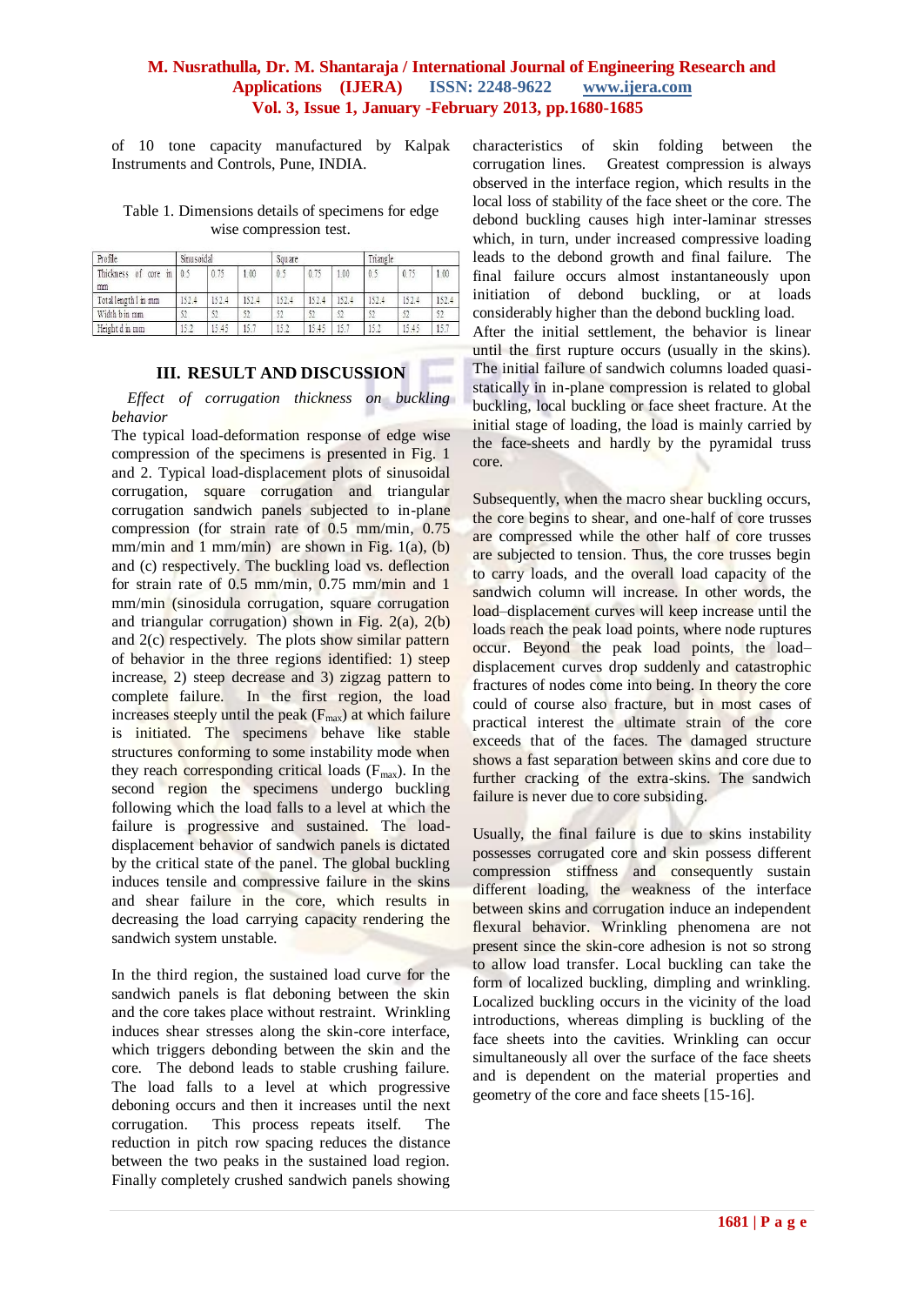

Fig 1(a) Edge wise compressive behavior of sinusoidal-corrugated core sandwich for 0.5, 0.75 and 1 mm corrugation thickness.



Fig 1(b) Edge wise compressive behavior of square -corrugated core sandwich for 0.5, 0.75 and 1 mm corrugation thickness.







Fig 2(a) Edge wise co**m**pressive behavior of 0.5 mm core layer thickness for sinusoidal, square and triangle corrugated sandwich structure .



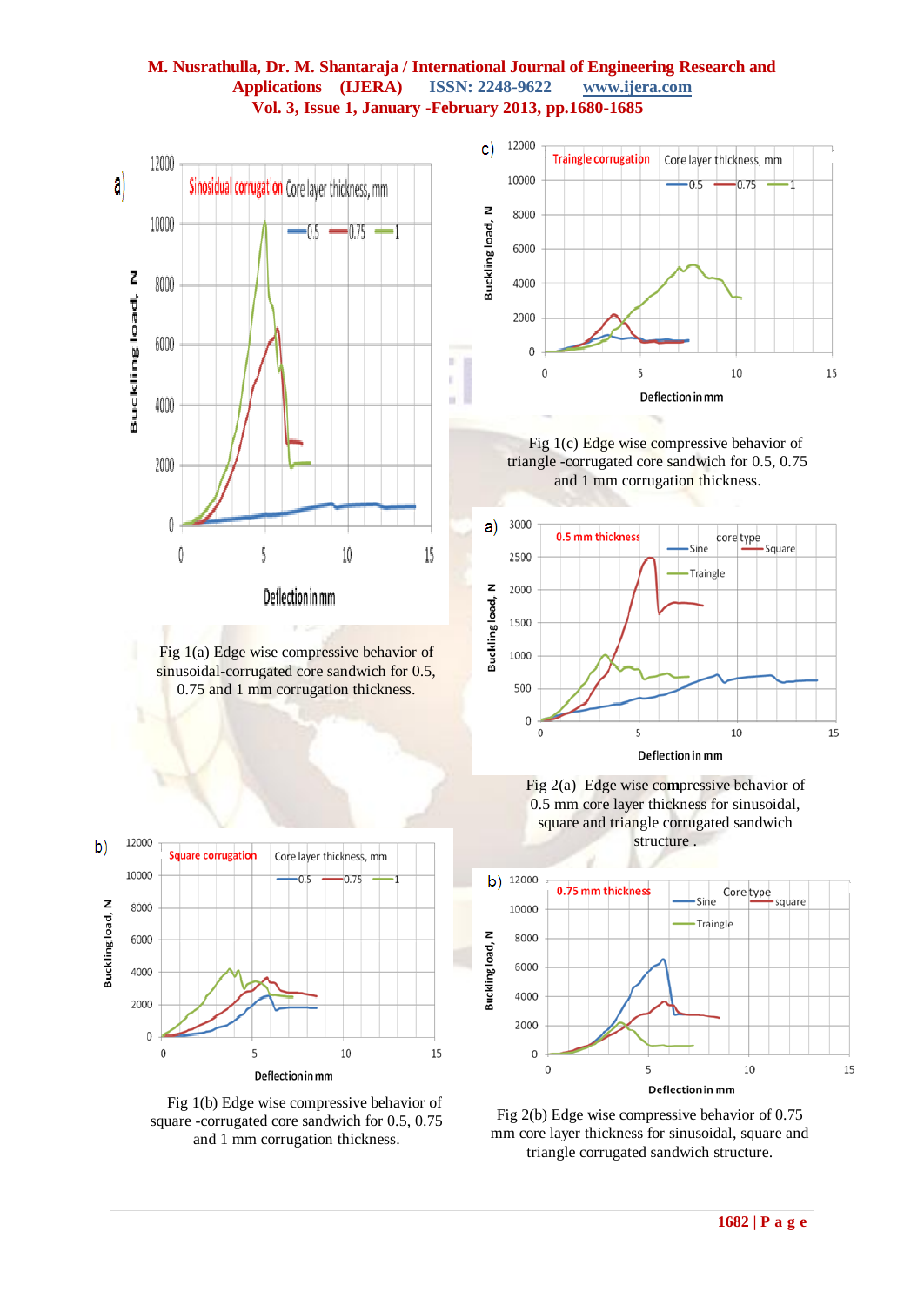



### *Damage mechanism*

Fig 3 shows the failure of the sinusoidal specimen due to the edge wise compression. It can be seen in Fig  $3(a)$  that initially the specimen is fixed between the two crossheads, as the load is applied the specimen starts to bend as seen in Fig 3(b).



Fig 3 (a) initially the specimen is fixed between the two crossheads (b) Shows the collapse sequence of edge wise compression



Fig 3(c) and (d) The bending of the specimen increases as the load is increased

The bending of the specimen increases as the load is further increased as seen in Fig  $3(c)$  and  $3(d)$ . Finally, the specimen fails due to the separation of the corrugated core from the one of the face sheets as seen in Fig 3(e).



Fig 3(e) shows the collapse sequence of edge wise

In most specimens this type of failure was observed, Failure also occurred due to the wrinkling or buckling in the face sheet.

SEM provides evidence of the bonding in the epoxy /glass system for sinusoidal, square and triangle corrugated sandwich structures shown in Fig. 4(a), 4(b) and 4(c) respectively. Fiber slipping was the dominant failure mode in all three cases. Sinusoidal specimen shows (Fig. 4(a) strong adhesion between core and the skin. The interface bonding between the core and FRP skins is not strong in specimen with triangular corrugation as evident from 4(c).Even though the fiber slipping the dominant mode of failure in these specimens, due to the poor resin interaction between core and skin. Some area showed matrix cracking and fiber pull-out (Fig. 4(a)). The specimens of square corrugated specimens showed greater degree of fiber pull-out as presented in Fig. 4(b) than that of triangular corrugation sandwich structures.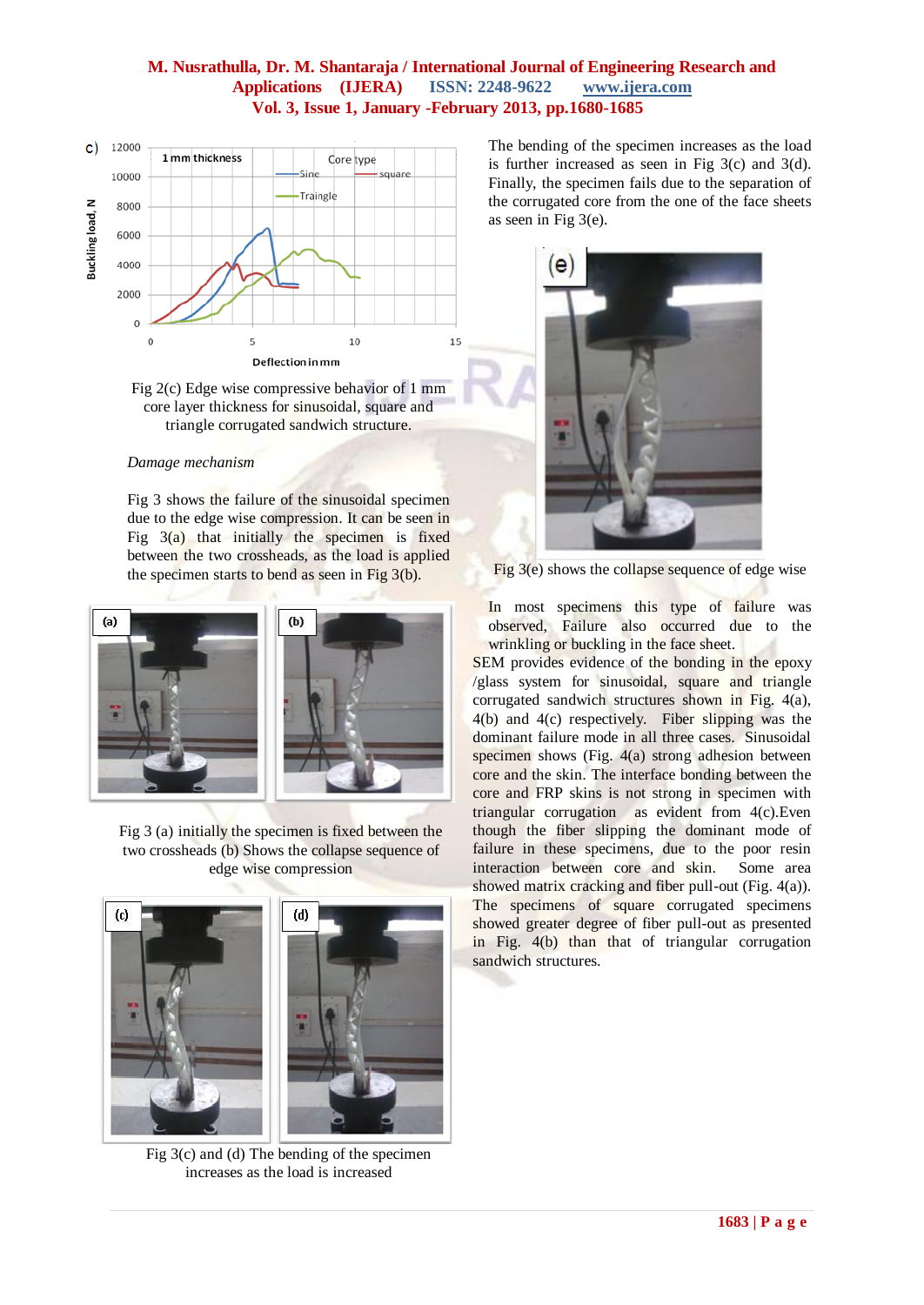



### **IV. CONCLUSION**

Different shaped core based corrugated sandwich structures were fabricated as per standards with different thicknesses and shapes The buckling response of corrugated core sandwich structures with sinusoidal, square and triangle profile having the thickness of 0.5mm 0.75mm and 1.0 mm has been evaluated. From the graphs it can be seen that the change in core thickness and the core profile th**e**re is a change in the peak load of the sandwich structure. For the sine profile core as thickness is increased

there is a high increase in the peak load where as in case of square profile core slight increase in peak load with increase in the corrugation thickness is observed and the triangular profile core exhibits a increase in load carrying capacity when the thickness of the corrugation is increased, the mean peak load for 0.5mm thick triangle corrugation is 1178 N and for 1mm thickness it is to be 5350 N.

#### **REFERENCES**

- [1] Wan-Shu Chang , Edward Ventsel , Ted Krauthammer and Joby John, *Bending behavior of corrugated-core sandwich plates, Composite Structures*, vol. 70 (2005), pp.81–89.
- [2] A. Martınez, J.A. Rayas, R. Corderob and F. Labbe, *Comparative measurement of in plane strain by shearography and electronic speckle pattern interferometry*, Revista Mexicana de Fısica, vol. 57 (2011) pp.518–523.
- [3] S.V. Rocca and A. Nanni. *Mechanical characterization of sandwich structurecomprised of glass fiber reinforced core:* part 1, Composites in Construction Third International Conference, (2005), pp 1-8.
- [4] Sohrab Kazemahvazi, Daniel Tanner and Dan Zenkert. *Corrugated all-composite sandwich structures Part 2: Failure mechanisms and experimental programme*, Composites Science and Technology, vol. 69 (2009), pp.920–925.
- [5] Jian Xiong, Ashkan Vaziri , Li Maa, Jim Papadopoulos b and Linzhi Wua, *Compression and impact testing of two-layer composite pyramidal-core sandwich panels*, Composite Structures, vol 94, Issue 2, January 2012, pp 793–801.
- [6] K. P. Rao, *Shear Buckling of Corrugated Composite Panels, Composite Structures* vol. 8, (1987), pp.207-220.
- [7] Natacha Buannic, *Patrice Cartraud and Tanguy Quesnel, Homogenization of corrugated core sandwich panels, Composite Structures*, vol. 59 (2003), pp.299–312.
- [8] G.S. Langdon and G.K. Schleyer. *Response of Quasi-statically Loaded corrugated Panels with Partially Restrained Boundaries*. Experimental Mechanics, vol. 47, (2007), pp.251–261.
- [9] Ruijun GE, Bangfeng WANG, Changwei MOU and Yong ZHOU, *Deformation characteristics of corrugated composites for morphing wings*, Front. Mech. Eng. China, vol. 5(1), (2010), pp.73–78.
- [10]Amir Shahdin , Laurent Mezeix , Christophe Bouvet , Joseph Morlier and Yves Gourinat, *Fabrication and mechanical testing of glass fiber entangled sandwich beams: A comparison with honeycomb and foam sandwich beams*,